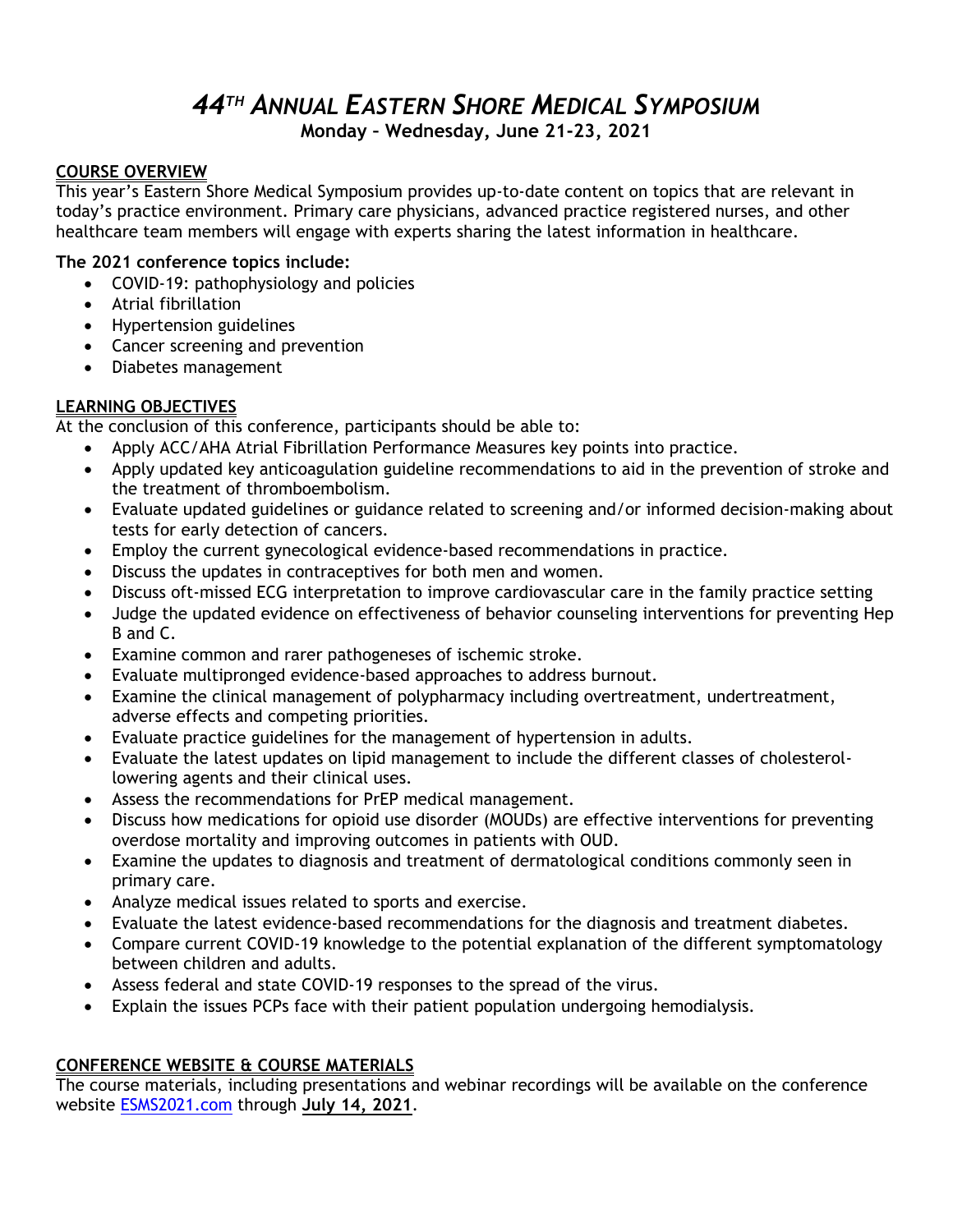#### **CONTENT DISCLAIMER**

The views expressed in this activity are those of the faculty. It should not be inferred or assumed that they are expressing the views of any manufacturer of pharmaceuticals or devices, Thomas Jefferson University or the Joint Provider(s). It should be noted that the recommendations made herein with regard to the use of therapeutic agents, varying disease states, and assessments of risk, are based upon a combination of clinical trials, current guidelines, and the clinical practice experience of the participating presenters. The drug selection and dosage information presented in this activity are believed to be accurate. However, participants are urged to consult all available data on products and procedures before using them in clinical practice.

#### **CODE OF CONDUCT**

#### **Recording and Photography Strictly Prohibited**

Unauthorized recording or photography is strictly prohibited. Individuals found violating this policy will be asked to leave. No credits or refund will be issued.

#### **ACCREDITATION**



In support of improving patient care, this activity has been planned and implemented by Thomas Jefferson University and University of Delaware.

Thomas Jefferson University is jointly accredited by the Accreditation Council for Continuing Medical Education (ACCME), the Accreditation Council for Pharmacy Education (ACPE), and the American Nurses Credentialing Center (ANCC), to provide continuing education for the healthcare team.

#### **DESIGNATION OF CREDITS**

**PHYSICIANS:** This educational activity is designated for a maximum of 1**4.25** *AMA PRA Category 1 Credits*™. Physicians should claim only the credit commensurate with the extent of their participation in the activity.

**NURSES:** This activity awards 1**4.25 nursing contact hours**.

**OTHER HEALTHCARE PROFESSIONALS:** This educational activity is designated for 1**4.25** *AMA PRA Category 1 Credits™*. Participants should claim only the credit commensurate with the extent of their participation in the activity.

#### **OTHER CREDITS**

The AAFP has reviewed the 44th Annual Eastern Shore Medical Symposium and deemed it acceptable for up to **14.25 Online Only, Live AAFP Prescribed credit**. Term of Approval is from 06/21/2021 to 06/23/2021. Physicians should claim only the credit commensurate with the extent of their participation in the activity.

Contact hours are offered on a session-by-session basis with full attendance required for each session. No contact hours will be offered for breaks.

*Continuing Education (CE) requirements vary by state and often change. It is the responsibility of the registrant for interpreting their state's laws, licensure continuing education requirements, and course relevancy. Before registering for this activity, confirm that it will be acceptable for your license and/or certification renewal.*

*Credit types offered for this activity are noted under the accreditation statement. Any credit types not listed will not be offered and it is the applicant's responsibility to submit their certificate of attendance to their respective accrediting boards for credit, if applicable.*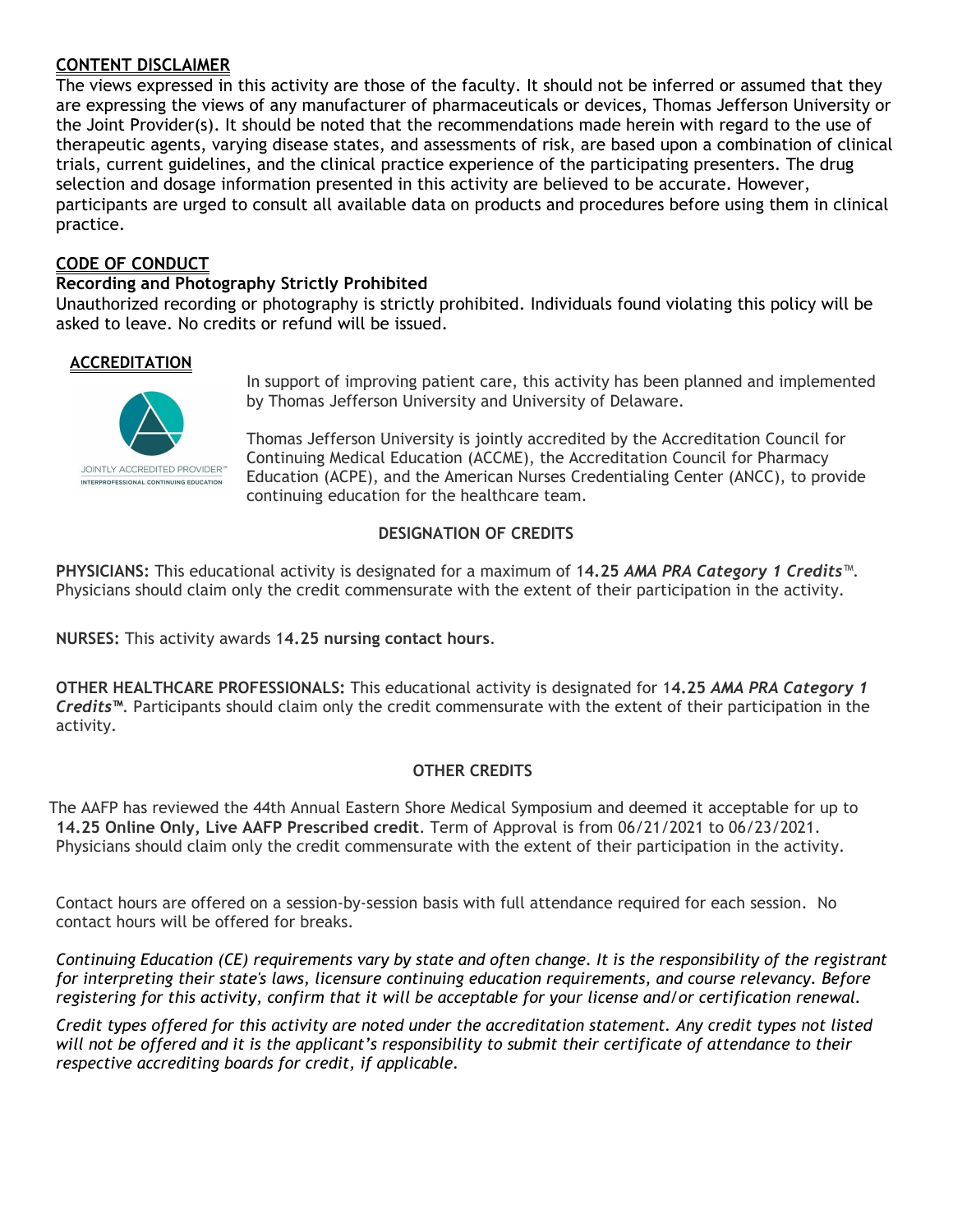#### **SUCCESSFUL COMPLETION & EVALUATION**

Participants who registered for CE credit are required to complete an online CE evaluation form as part of the education activity.

- An email will be sent to participants on **Wednesday, June 23**.
- Participants have **45 days from the last day of the activity** to complete the required evaluation. Thereafter, no credits will be awarded and no refunds will be issued.

If you do not receive an evaluation email, please check your spam/junk email. Contact Jefferson OCPD immediately if you do not receive an evaluation email notification at [JeffersonCPD@jefferson.edu](mailto:JeffersonCPD@jefferson.edu) or 1-877-JEFF-CPD.

Jefferson strives to offer effective educational activities that meet the needs of healthcare professionals. **To help determine if the activity has made a change to your competence or performance, a subsequent evaluation will be sent approximately 3 months and 6 months from the date of the activity**. We know your time is valuable so the evaluation will be brief. Thank you in advance for your participation and feedback.

#### **CE CERTIFICATES**

At any time after you have completed the course and its evaluation, you will be able to find your certificate and a transcript of all your Jefferson-sponsored CE activities. Please login to your CPD@JeffLEARN™ account at [https://cme.jefferson.edu/ n](https://cme.jefferson.edu/)avigating first to "My Activities" and then to "Live Credit". There is a help screen on the CPD@JeffLEARN™ home page that can guide you through this process.

Please contact the Jefferson Office of CPD at 1-877-JEFF-CPD or [jeffersoncpd@jefferson.edu](mailto:jeffersoncpd@jefferson.edu) if you have any questions about retrieving your certificate or transcript.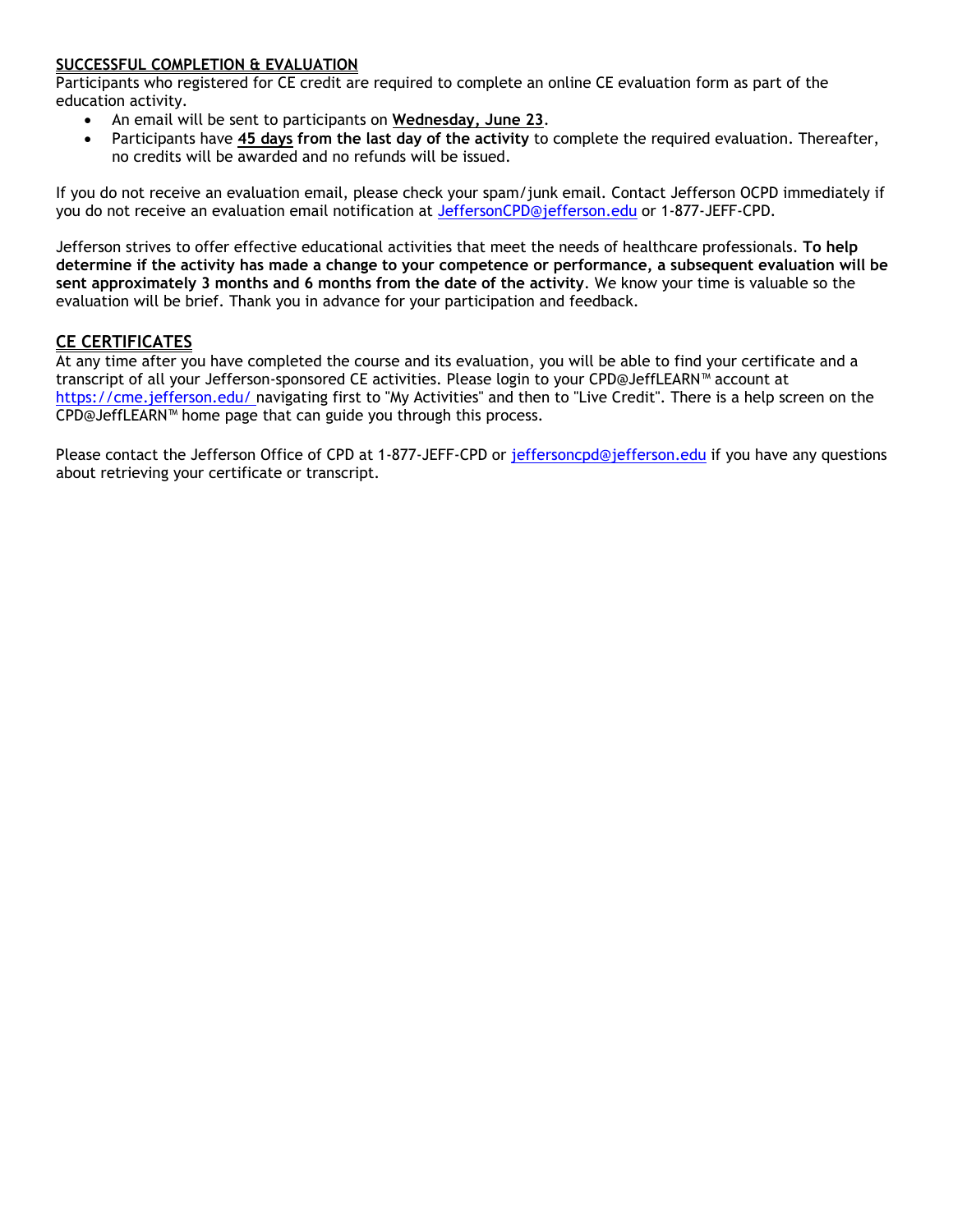#### **DISCLOSURE OF SIGNIFICANT RELATIONSHIPS WITH RELEVANT COMMERCIAL COMPANIES & ORGANIZATIONS**

Sidney Kimmel Medical College at Thomas Jefferson University endorses the Standards of the Accreditation Council for Continuing Medical Education and the Guidelines for Commercial Support. Every effort has been made to encourage faculty to disclose any commercial relationships or personal benefit with commercial companies whose products are discussed in the educational presentation. Disclosure of a relationship is not intended to suggest or condone bias in any presentations, but is made to provide participants with information that might be of potential importance to their evaluation of a presentation.

The individual(s) listed below have declared that they have no financial arrangements or affiliations with any corporate organization offering financial support or grant monies for this CME program or with any corporate organization whose product(s) will be discussed in their presentation(s):

Heather Bittner Fagan, MD Janis Bonat, DNP, CRNP Robin Dharia, MD Krys Foster, MD Christopher Haines, MD

Erica Li, MD Mark Mason, PhD Geno Merli, MD Marshal Miller, MD Susan Parks, MD

Behzad Pavri, MD Robert Perkel, MD Kathryn Trayes, MD Richard Wender, MD

Jefferson Continuing Education staff have no relationships to disclose regarding this activity.

All relevant conflicts have been resolved in accordance with Jefferson Policy.

The following individual(s) have declared financial interest(s) and/or affiliations:

| Edward Buchanan   |                                                 |
|-------------------|-------------------------------------------------|
|                   | Merck and Co, Inc (Nexplanon Implant)           |
|                   | Merck and Co, Inc (Nexplanon Implant)           |
| William Dahms, Jr |                                                 |
|                   | Amgen; Vifor Pharmaceuticals                    |
| Emily Hajjar      |                                                 |
|                   | <b>Prime Therapeutics</b>                       |
|                   |                                                 |
| Deborah Kahal     |                                                 |
|                   | Gilead; Viiv                                    |
| Neil Skolnik      |                                                 |
|                   | AstraZeneca; Boehringer Ingelheim; Sanofi; GSK; |
|                   | Bayer                                           |
|                   | AstraZeneca; Teva; Lily; Boehringer Ingelheim;  |
|                   | Sanofi; GSK; Bayer                              |
|                   | AstraZeneca; Lily; Boehringer Ingelheim; GSK;   |
|                   | Bayer                                           |
| James Stein       |                                                 |
|                   |                                                 |
|                   |                                                 |

**The following individual(s) have indicated that they will/may include discussion of investigational or off-label use of products.**

Edward Buchanan Marshal Miller